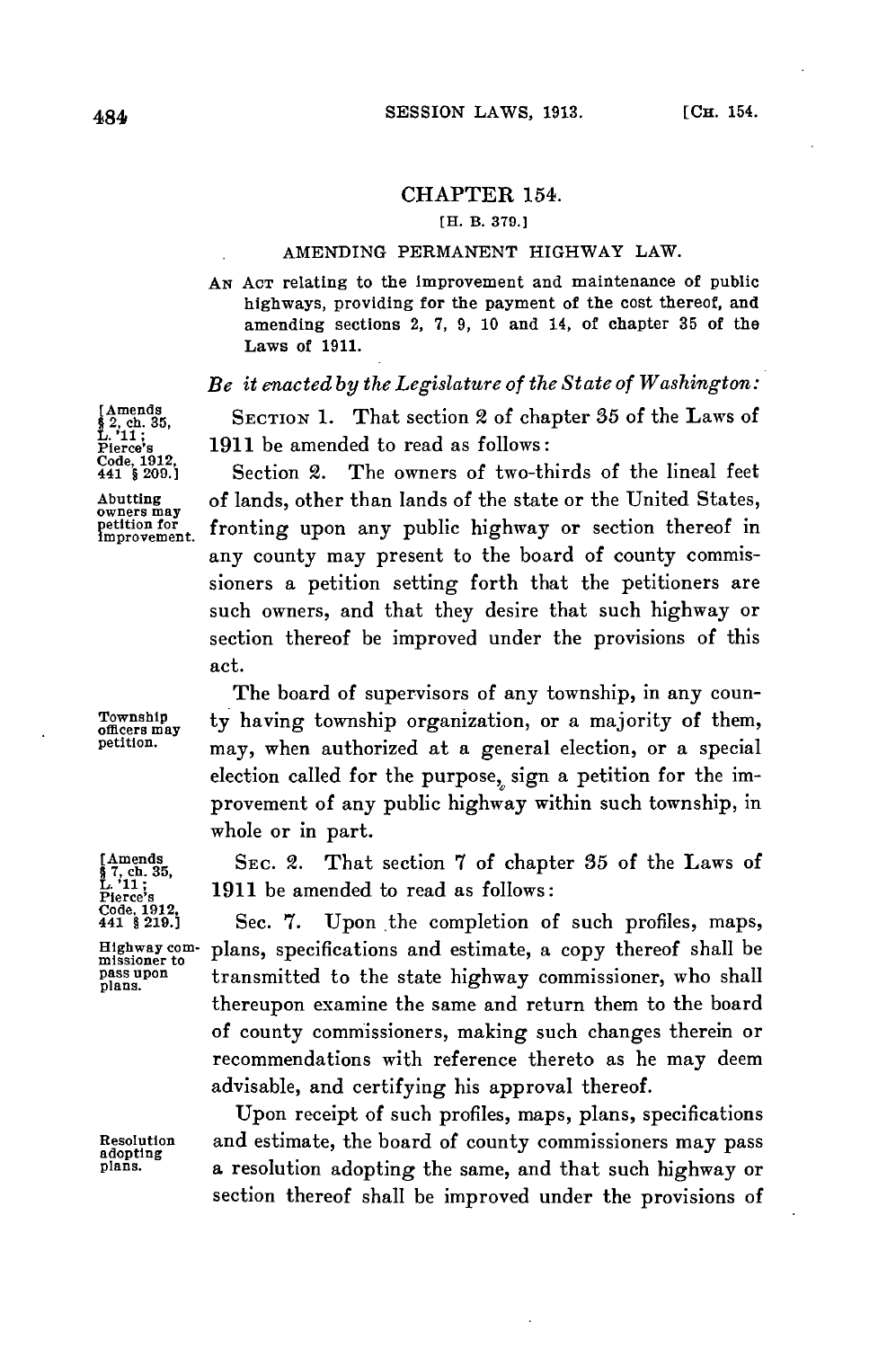this act. No resolution thereafter adopted **by** said board shall have the effect of rescinding or annulling the reso- **Vetoes must** be approved lution so adopting such profiles, maps, plans, specifications **by highway commissioner.** and estimate, unless the same shall be approved **by** the state highway commissioner. The profiles, maps, plans, specifications and estimate as finally adopted **by** the board of county commissioners shall be filed in its office and become a permanent record of the board, and certified copies Plans **to be** thereof 'shall be transmitted to the state highway commissioner and to the county engineer.

SEC. 3. That section 9 of chapter 35 of the Laws of  $\begin{array}{l} \text{[Amends]} \\ \text{[A.1]} \\ \text{[A.1]} \\ \text{[A.2]} \\ \text{[B.3]} \\ \text{[A.3]} \end{array}$ 1911 be amended to read as follows:

Sec. 9. When the board of county commissioners shall have finally adopted the profiles, maps, plans and specifications for the improvement of any permanent highway under the provisions of this act, said board shall adver- **Bids called for.** tise for bids for three successive weeks in a newspaper published at the county seat of such county, and if they deem advisable, in such other newspaper as it shall determine, for the construction and improvement of such permanent highway, or section thereof, according to such profiles, maps, plans and specifications, and shall award the contract to the lowest responsible bidder, save that the board shall have the right to reject any and all bids. **All** contracts shall be let on the lump sum basis. Before entering into any contract for such construction or improvement, it shall require a corporate surety bond in the full amount of the contract, conditioned that the party thereto will perform the work upon the terms, within the time, and in accordance with the contract, profiles, maps, plans and specifications, and that such party will indemnify the county against any direct or indirect damages that shall be suffered or claimed for injuries to persons or property during the construction and improvement of such highway and until the same is accepted. Each bid shall be accom- **Certified** panied by a certified check in a sum equal to one-tenth of accompany the amount of such bid, payable to the county, which shall be forfeited to the county upon the failure of the party,

**Code, 1912,**

**bidder.**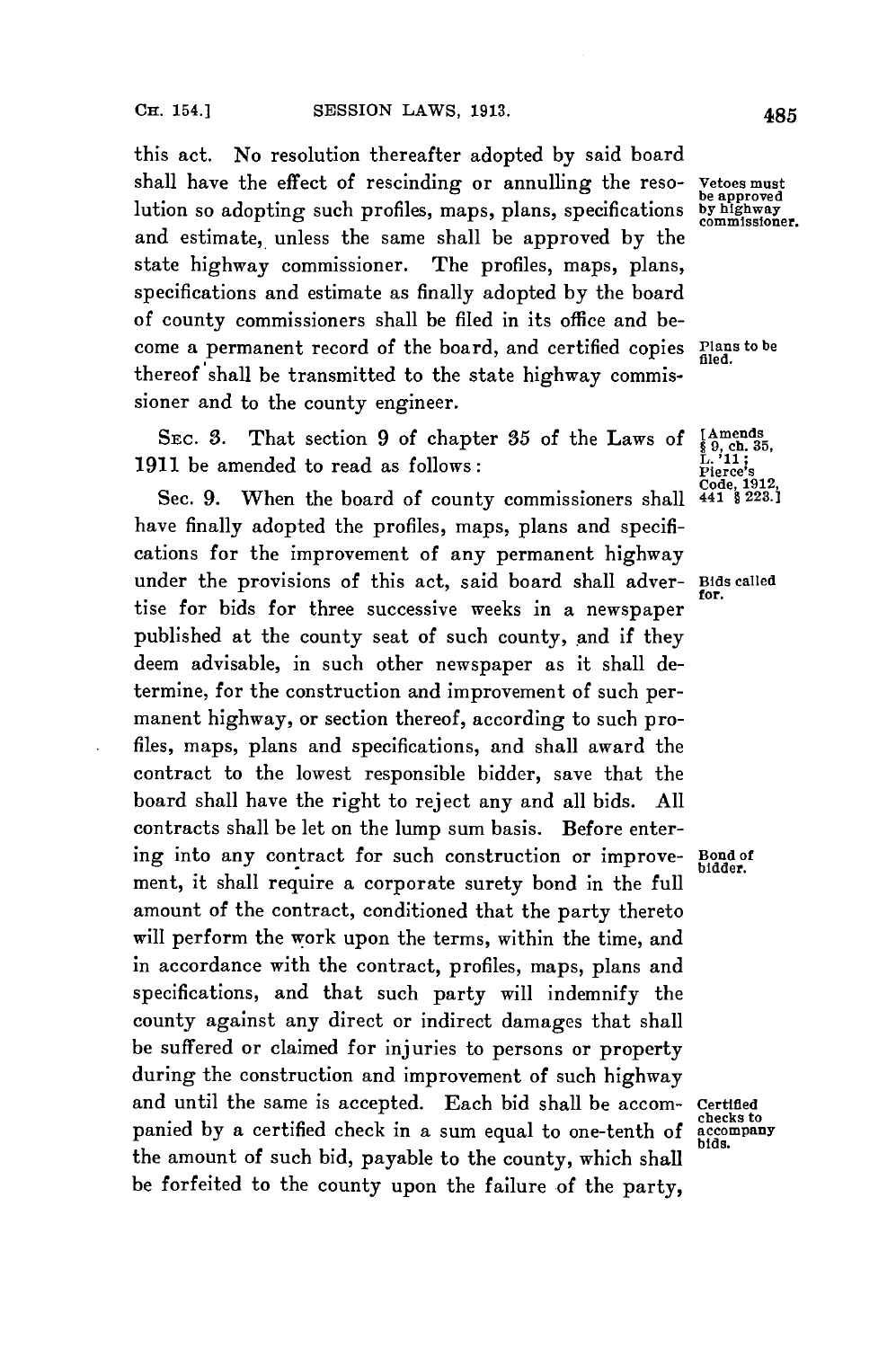**payments.**

**payments.**

**completion**

for a period of twenty days after any contract is awarded to any such party, to enter into a proper contract and furnish satisfactory- bonds as required **by** this act. **Monthly** Monthly partial payments shall be provided for in the contract and paid in the manner therein provided, when certified **by** the county engineer or construction engineer employed, as the case may be, to an amount equal to eighty per centum of the value of the work done during the pre-**Twenty per** ceding month. Twenty per centum of the contract price **cent. of con- tract price to** shall be retained until the entire work has been accepted **be retained until work is** and no final payment shall be made until the state highway **completed.** commissioner shall have examined the work or caused the same to be examined and certify to the state auditor that such work has been fully completed in accordance with the contract and the profiles, maps, plans and specifications governing such work. **All** payments to be made **by** the **State** state upon contracts entered into in accordance with the provisions of this act shall be made **by** the state treasurer from the permanent highway fund hereinafter created, upon the warrant of the state auditor issued upon the presentation of proper vouchers **by** the person entitled thereto, said vouchers to be approved **by** the board of county commissioners, and the state highway commissioner, and, in **Certificate of** case of final payment, to be accompanied **by** the certificate of the state highway commissioner as aforesaid. The state auditor shall issue no warrant for any purpose against Warrants **the permanent highway fund hereinafter-provided for un-**<br>
without less there be sufficient money to pay such warrant in such<br> **r**unds. fund to the credit of the county affected. **.** No payment shall be made for any incidental changes during.the progress of the work, unless the same shall have been ap-Incidental **proved** by the board of county commissioners by resolution, and a copy of said resolution shall have been transmitted to the state highway commissioner. The board of **One mile** county commissioners shall .let no contract for the improvement of any permanent highway or section thereof less than one mile in length. Whenever any permanent highway shall be improved or constructed pursuant to a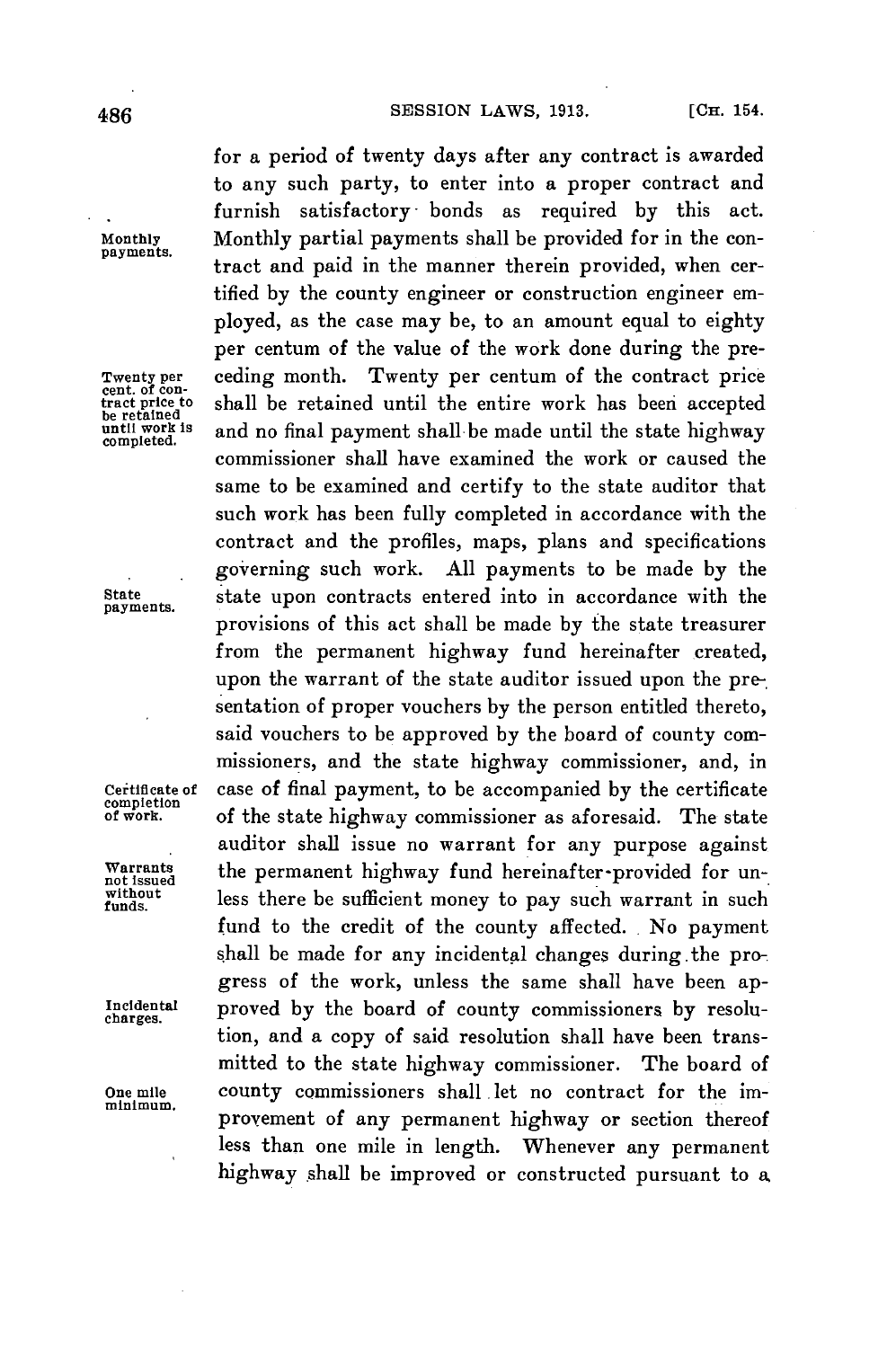petition as provided for in section 2 of this act, the proportion of the cost of such improvement chargeable to the **County road**<br>and bridge<br>pay to pay property within the improvement district shall be paid out fund to pay of the general road and bridge fund of the county, and all **funds.** taxes assessed against abutting property under the provisions of the following section, and all moneys payable **by** any township, shall, when collected, be paid into said general road and bridge fund. **All** payments made from the **Payments** general road and bridge fund upon contracts entered into **funds.** in accordance with the provisions of this act, shall be made **by** the county treasurer upon warrants of the county auditor, issued upon the presentation of proper vouchers, approved **by** the board of county commissioners and the state highway commissioner.

SEC. 4. That section 10 of chapter 35 of the Laws of **[Amends §** 10, ch. 35,<br>11 be amended to read as follows:<br>Figure **19.** 

**1911** be amended to read as follows:<br> **1911** be amended to read as follows:<br> **1912** Sec. 10. The county engineer of any county in which  $\frac{Code.1912}{4418225.1925}$ Sec. 10. The county engineer of any county in which any highway or section thereof has been improved or constructed pursuant to a petition as provided in section two of this act, shall have the power and it shall be his duty upon receiving notice from the board of county commis- **Engineer to** sioners of the county in which said highway is located, of ment roll. the cost of construction or improvement of such highway or section thereof, to prepare, verify and file with the county auditor an assessment roll of the assessments and shall assess upon the lands benefited thereby, and situated within the boundaries of an improvement district, to be established, fifteen per cent. or such greater per cent. as may be stated in such petition, of said total cost. Such improvement district shall be constituted, and the boundaries thereof fixed, as follows: The highway co-terminous **Boundaries** with the improvement shall be the central line through the district. district, and the bordering lands on each side and within a distance of not less than six hundred and sixty feet, and not more than three miles, such width to be fixed **by** the board of county commissioners, from the center line of said highway and co-terminous with the construction work or improvement shall be included in and constitute the

from county<br>funds.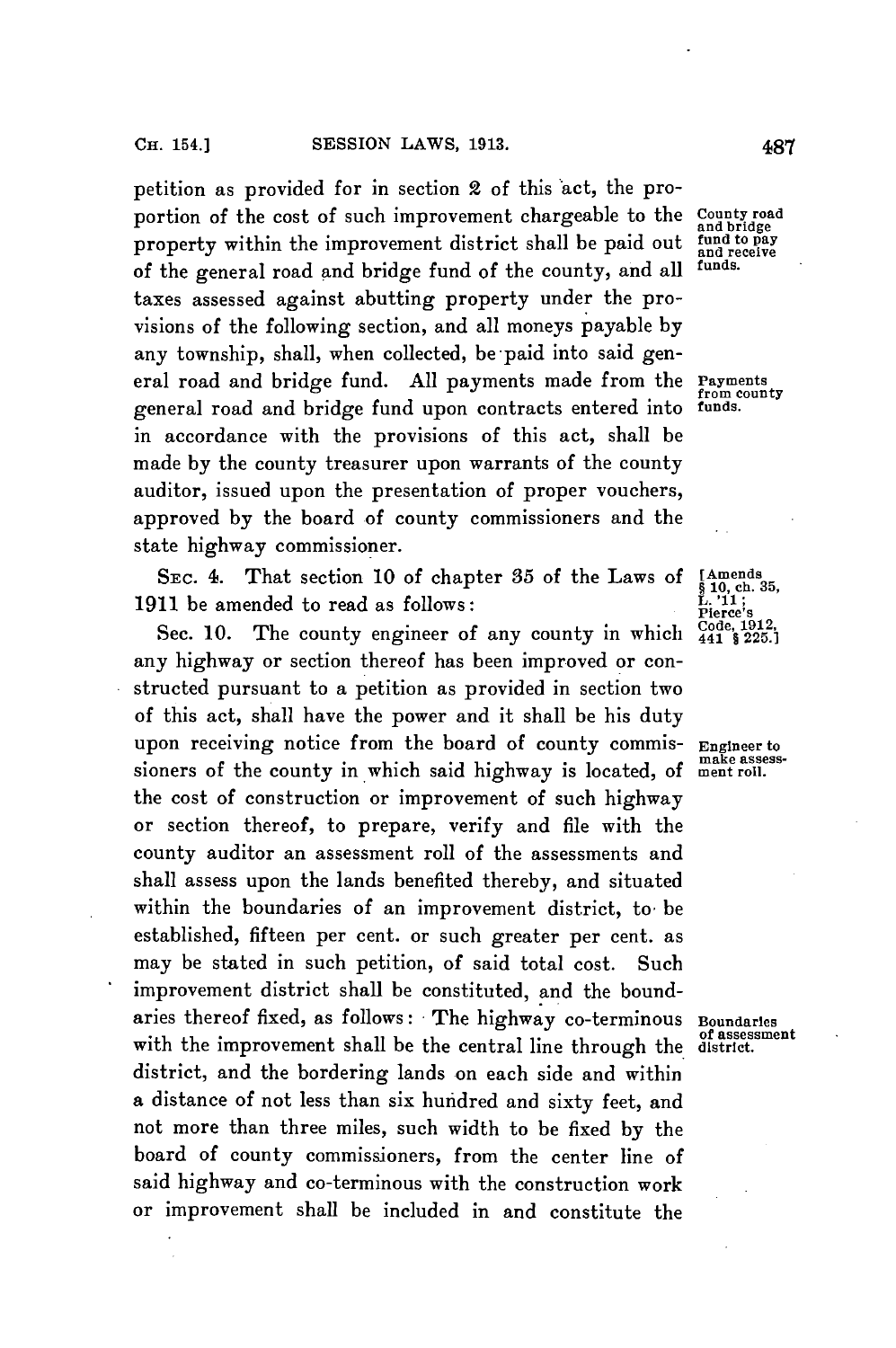body of the improvement district and shall be subject to assessment to the extent above provided. For the purpose of making an equitable apportionment of the assessment, such improvement district shall be divided longitudinally **Division of** on each side of the center line of such'highway, into three parts of equal width, which, beginning with the part abutting upon the highway, shall be known as the first, second and third subdivisions, respectively, of such improvement district. In case the petition shall call for the payment of fifteen per cent. each separate tract or parcel of land in said first subdivision shall be assessed and be subject to a charge for a proportional part of seven per cent. of the Proportional whole cost of the construction work or improvement of said highway, and it shall be subject to a lien therefor until it shall be paid; each separate tract or parcel of land within said second subdivision shall be assessed and subject to a charge for a proportional part of five per cent. of the whole cost of such construction work or improvement and be subject to a lien therefor until it shall be paid; each separate tract or parcel of land in said third subdivision shall be assessed and subject to a charge **for** a proportional part of three per cent. of the whole cost of such construction work or improvement and be subject to a lien therefor until it shall be paid. If the per cent. of cost to be paid **by** such owners shall be greater than fifteen per cent. **Excess costs.** the excess shall be assessed to the property in each subdivision upon the same ratio as such fifteen per cent. The charge upon the several separate tracts or parcels of lands in each subdivision shall be assessed ratably on the basis of the special benefits according to the actual area within such subdivision; that is to say, the area within the first subdivision shall be assessed seven fifteenths, the area within the second subdivision shall be assessed five-fifteenths, and the area within the third subdivision shall be assessed three-fifteentbs of the proportionate part of the cost assessed to the property in the assessment district, Each tract or parcel of land shall be assessed according to the relation of the area thereof to the total area within the

**assessment**

**Area assessment.**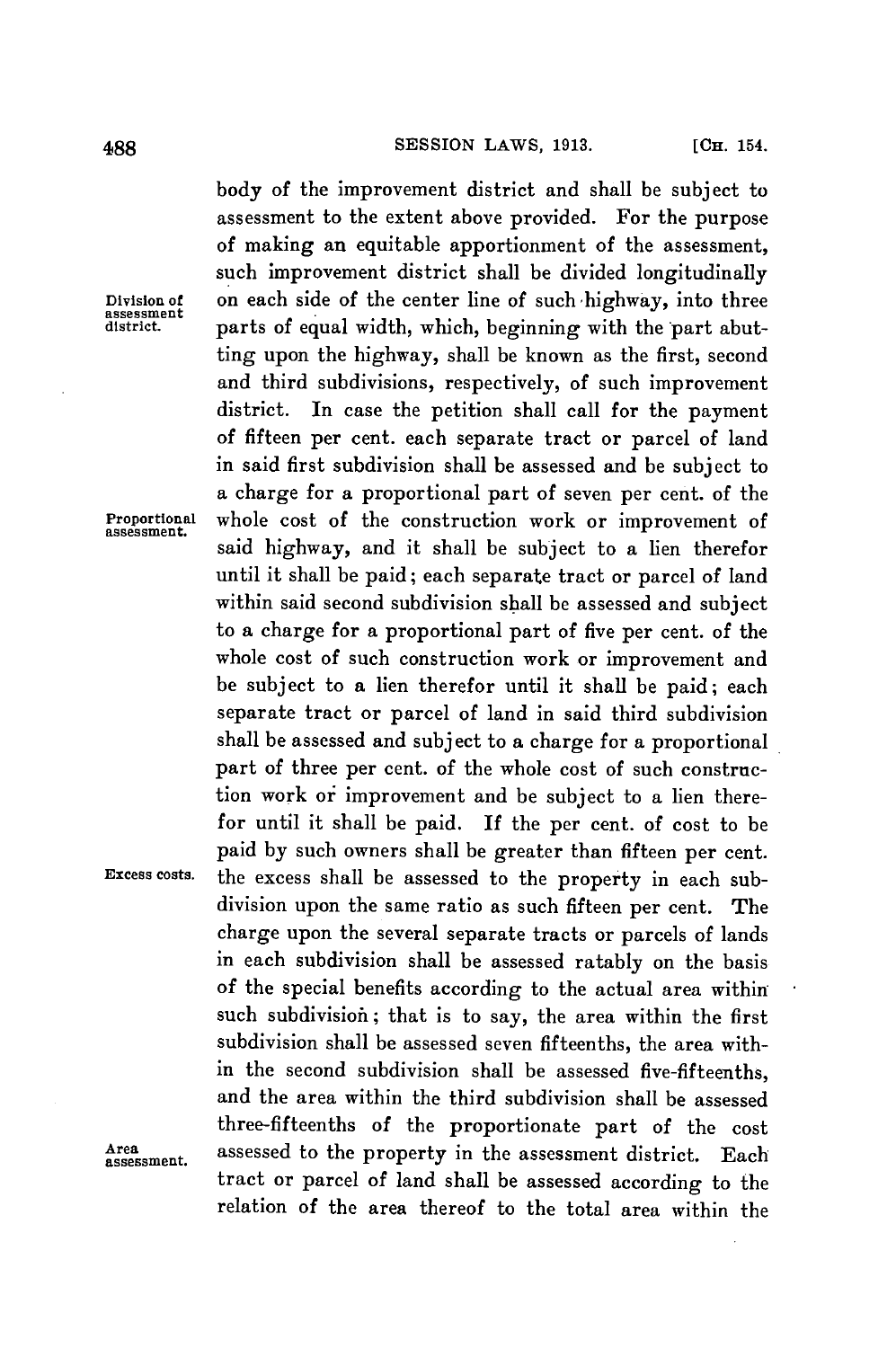subdivision wherein it is situated. The county engineer shall file such assessment roll, as aforesaid, with the auditor of the county at least thirty days prior to the date prescribed **by** law for the first annual meeting of the county board of equalization after such list shall have been objections to completed, and at said meeting, or an adjourned meeting, said board shall hear all objections to the assessments and determine the same, and correct all errors which may be found in such list; and after the same shall have been examined, compared and corrected **by** the county board of equalization, the assessment roll shall be filed with the county treasurer, and the amount charged against the several lots, tracts or parcels of land within such improve- Assessments ment district shall be a lien upon such land, and shall be collected in the same manner as the general taxes of such county are collected, and shall become delinquent at the same time as general taxes, and after becoming delinquent shall be increased **by** the same percentage of penalty, and shall bear interest at the same rate as other delinquent state and county taxes: *Provided*, That the county com- Ten-year<br>missioners may in their discretion by resolution duly cer- plan. missioners may in their discretion by resolution duly certified to the county treasurer permit the payment of such taxes in ten equal annual installments, in which event each installment shall become delinquent as general taxes, and after becoming delinquent shall bear the same rate of interest as other delinquent state and county taxes: *Provided further,* That the owner may pay all or any number of such installments at any time, and all deferred payments shall bear interest at the rate of six per cent. per annum from the 31st day of May of the year following the filing of the assessment roll with the county treasurer: *And provided further,* That whenever the county commissioners shall have provided for the payment of said taxes in install- Bonds may ments as aforesaid it may, if it shall deem necessary or proper, issue bonds of the county payable from the general road and bridge fund ten years after the date of the issuance thereof with such option to redeem as shall be considered advisable, in an amount not exceeding the proportion

assessments.

to be lien.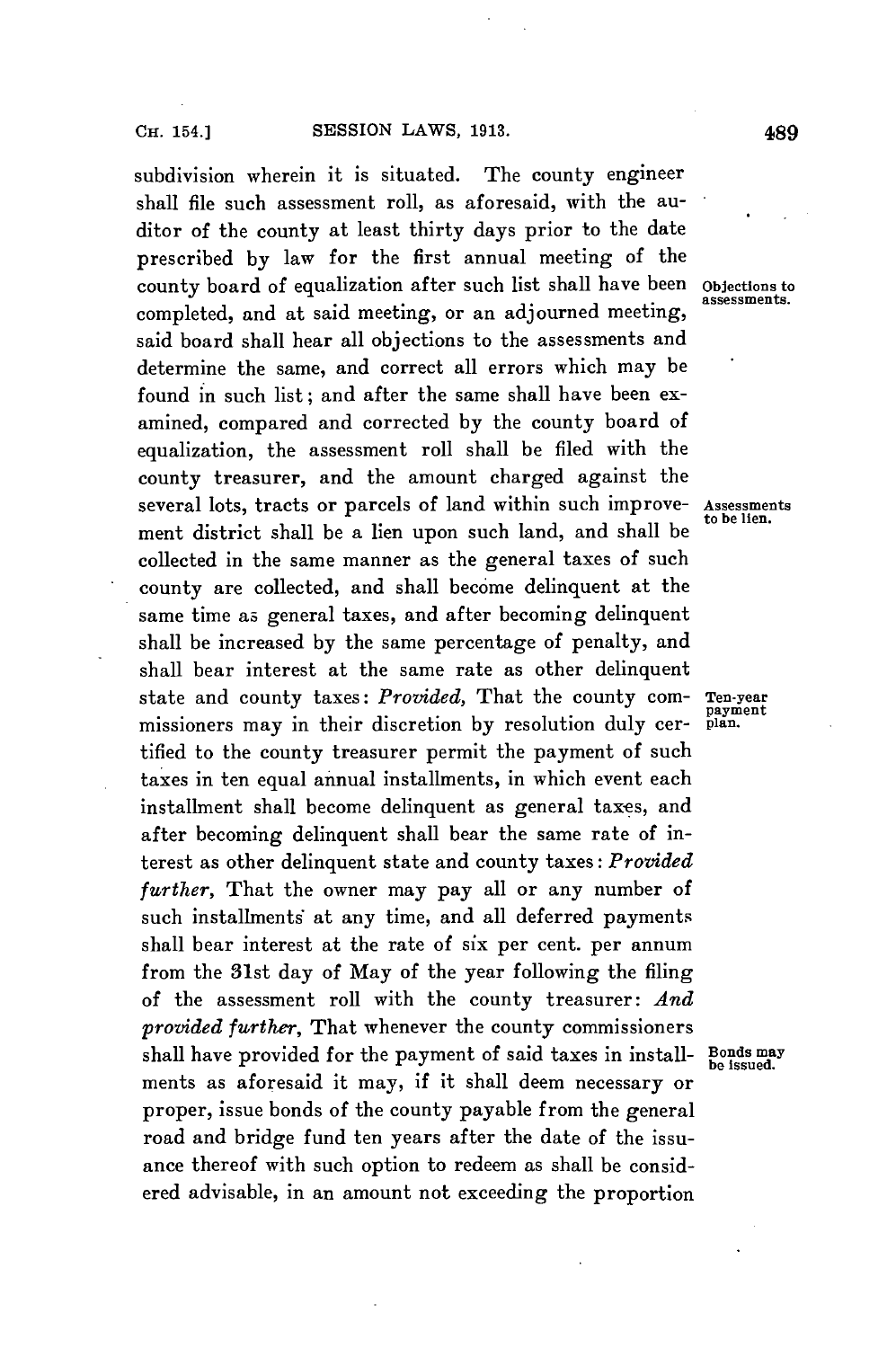## 490 **SESSION** LAWS, **1913.** [CHa. 154.

of the cost of such highway which shall be a charge against the abutting property, and that such bonds shall bear inter-

shall be sold at not less than par **by** the board of county commissioners in such manner as they shall deem advisable. **A** notice directed to all owners .of property affected **by** such assessment, whether known or unknown, to appear before said county board of equalization on a day to be therein specified to make their objections, if they have any, to such

three issues on different days of said newspaper, the first of which shall be at least twenty days prior to the specified date for appearances, and said notice shall contain a description of the highway, for the construction or improvement of which the assessment is made, and enumerate the several sections of land, according to the United States surveys, which shall be wholly or partially included within the special improvement district. If any such assessment shall be deemed invalid **by** the county board of equalization

**Interest rate.** est at a rate not greater than six percent. per annum and

**Notice of** assessments, shall be published **by** the county auditor in a **hearing on assessment** newspaper of general circulation in the county in at least

**Re-assess-** or adjudged to be invalid **by** any court of competent juris-

quired **by** this act.

**All** persons owning property abutting on such highway Taxes to be **so improved, or residing thereon shall thereafter pay all**  $\text{pald in}$ <br>
paid In **In paid In paid In paid In paid In paid In paid In paid In paid In paid In paid** In **paid In paid In paid money.** highway taxes assessed against them in money, and in the manner now provided **by** law.

diction, a reassessment of the land within an improvement district with proper boundaries shall be made and collected in the manner herein prescribed. The county boards of equalization may hold adjourned or special sessions whenever it may be necessary to do so for the purpose of hearing objections to, and completing assessment lists re-

Where the petition for the improvement or construction of any permanent highway shall be signed **by** the board of **Township** supervisors of any township, or a majority of them, under the provisions of section 2 of this act, the proportion of the assessment of abutting property shall, as to property within such township, be a charge upon such township and

**assessment.**